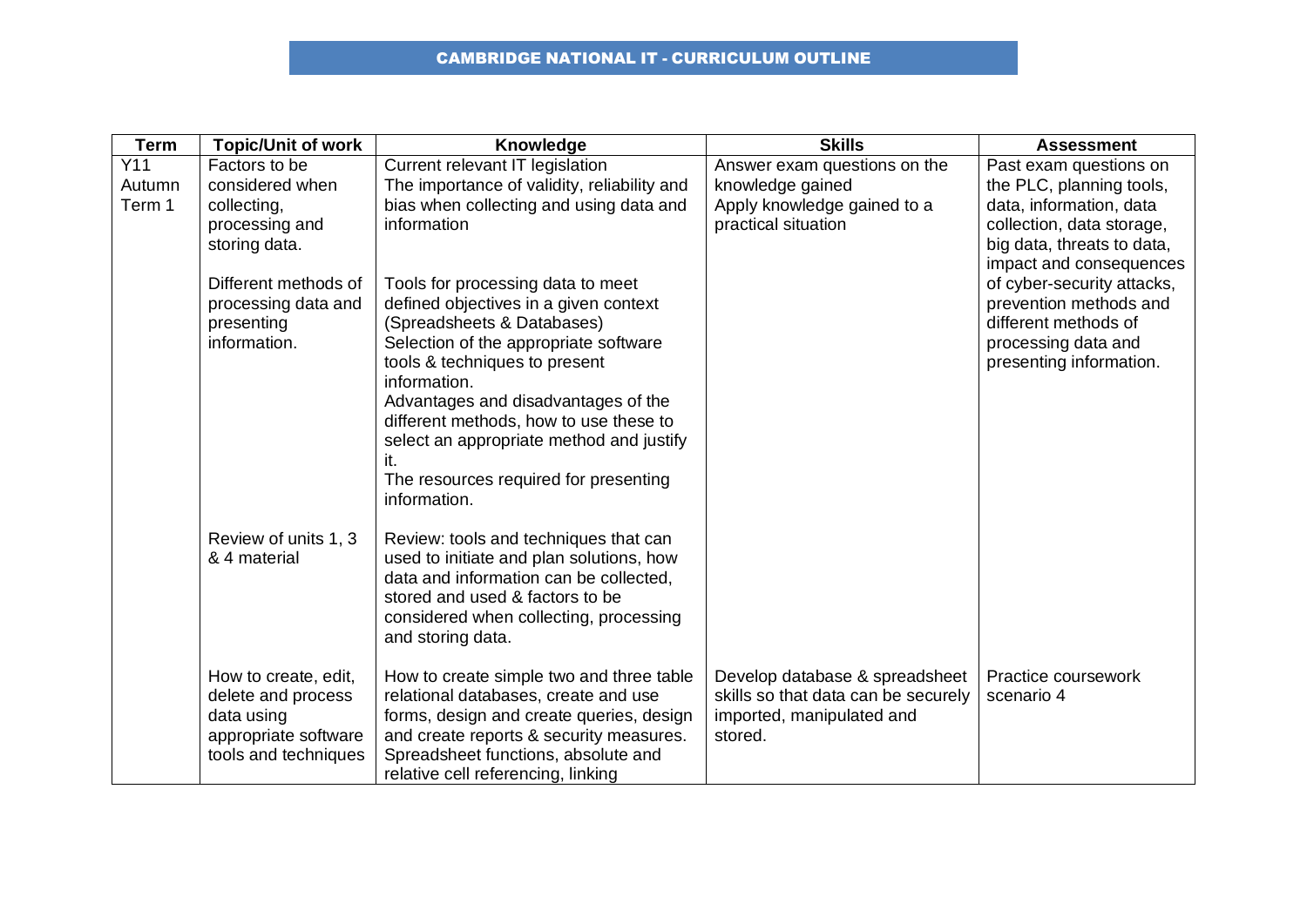## CAMBRIDGE NATIONAL IT - CURRICULUM OUTLINE

|                                    |                                                                                                          | worksheets, macros, presenting data &<br>security measures                                                                                                                                                                                                                                                         |                                                                                                                                                               |                                                                       |
|------------------------------------|----------------------------------------------------------------------------------------------------------|--------------------------------------------------------------------------------------------------------------------------------------------------------------------------------------------------------------------------------------------------------------------------------------------------------------------|---------------------------------------------------------------------------------------------------------------------------------------------------------------|-----------------------------------------------------------------------|
| Y11<br>Autumn<br>Term <sub>2</sub> | Review of units 1, 3,<br>4 & 6 material                                                                  | Review: tools and techniques that can<br>used to initiate and plan solutions, how<br>data and information can be collected,<br>stored and used, factors to be<br>considered when collecting, processing<br>and storing data and different methods of<br>processing data and presenting<br>information.             | Answer exam questions on the<br>knowledge gained<br>Apply knowledge gained to a<br>practical situation<br>How to prepare for exams<br>How to answer questions | Y11 Mock exams<br>Practice coursework<br>scenario 4                   |
| Y11<br>Spring<br>Term 1            | Review of units 1, 3,<br>4 & 6 material                                                                  | Review: tools and techniques that can<br>used to initiate and plan solutions, how<br>data and information can be collected,<br>stored and used, factors to be<br>considered when collecting, processing<br>and storing data and different methods of<br>processing data and presenting<br>information.             | Answer exam questions on the<br>knowledge gained<br>Apply knowledge gained to a<br>practical situation<br>How to prepare for exams<br>How to answer questions | External exam paper -<br>normally 2 <sup>nd</sup> week in<br>January. |
|                                    | How to create, edit,<br>delete and process<br>data using<br>appropriate software<br>tools and techniques | How to create simple two and three table<br>relational databases, create and use<br>forms, design and create queries, design<br>and create reports & security measures.<br>Spreadsheet functions, absolute and<br>relative cell referencing, linking<br>worksheets, macros, presenting data &<br>security measures | Develop database & spreadsheet<br>skills so that data can be securely<br>imported, manipulated and<br>stored.                                                 | Exam board set<br>coursework                                          |